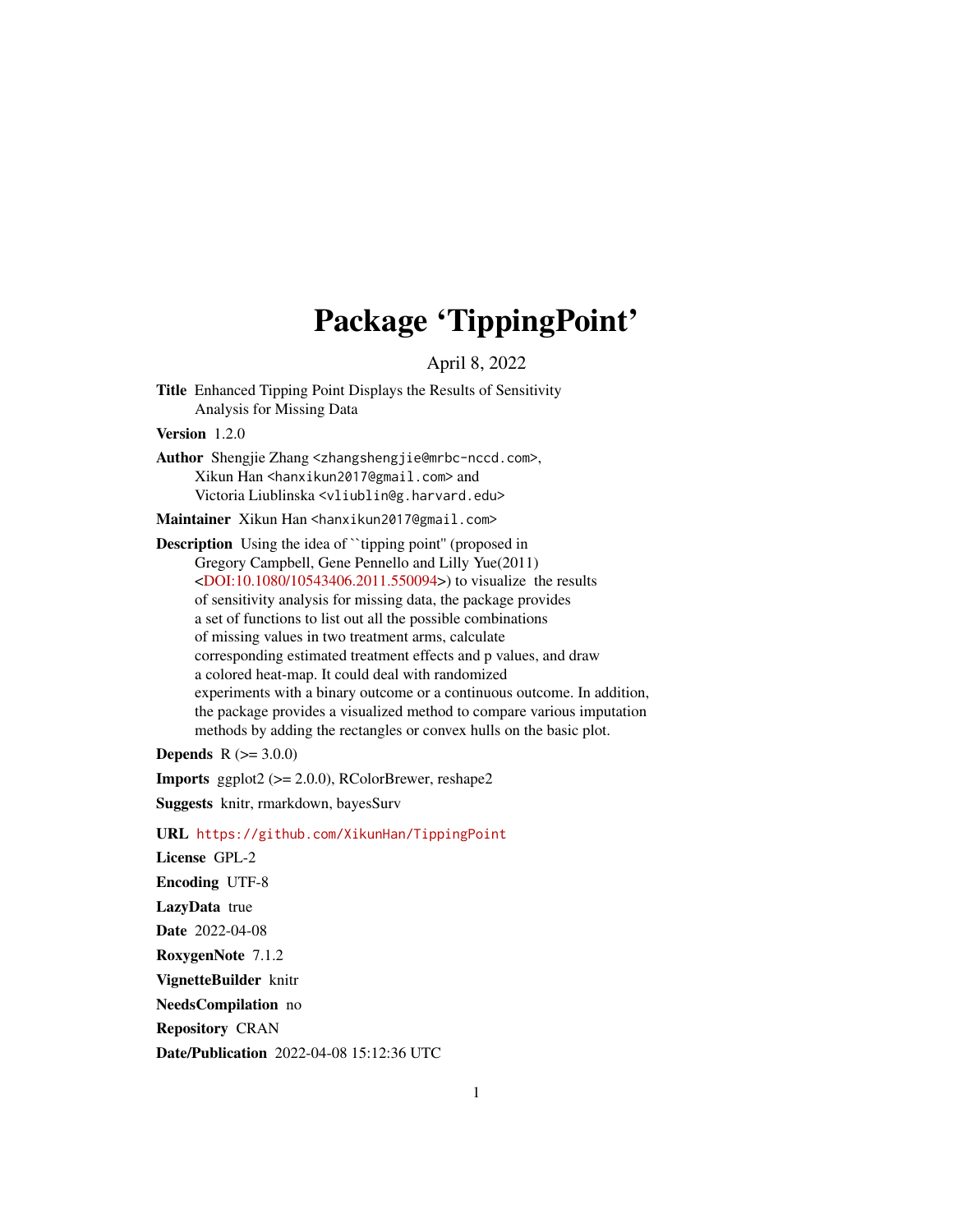# <span id="page-1-0"></span>R topics documented:

| Index |  |
|-------|--|

<span id="page-1-1"></span>

imputedata *Imputation results under different methods*

# Description

Imputation results based on Missing At Random(MAR) and Missing Completely At Random(MCAR) assumption for treatment and control group.

#### Usage

imputedata

# Format

Data frame with 500 rows and 8 variables:

- MAR\_T1: Average value of nonrespondents for continuous outcome in treatment group under MAR assumption.
- MAR\_C1: Average value of nonrespondents for continuous outcome in control group under MAR assumption.
- MAR\_T2: Number of success of nonrespondents for binary outcome in treatment group under MAR assumption.
- MAR\_C2: Number of success of nonrespondents for binary outcome in control group under MAR assumption.
- MCAR\_T1: Average value of nonrespondents for continuous outcome in treatment group under MCAR assumption.
- MCAR\_C1: Average value of nonrespondents for continuous outcome in control group under MCAR assumption.
- MCAR\_T2: Number of success of nonrespondents for binary outcome in treatment group under MCAR assumption.
- MCAR\_C2: Number of success of nonrespondents for binary outcome in control group under MCAR assumption.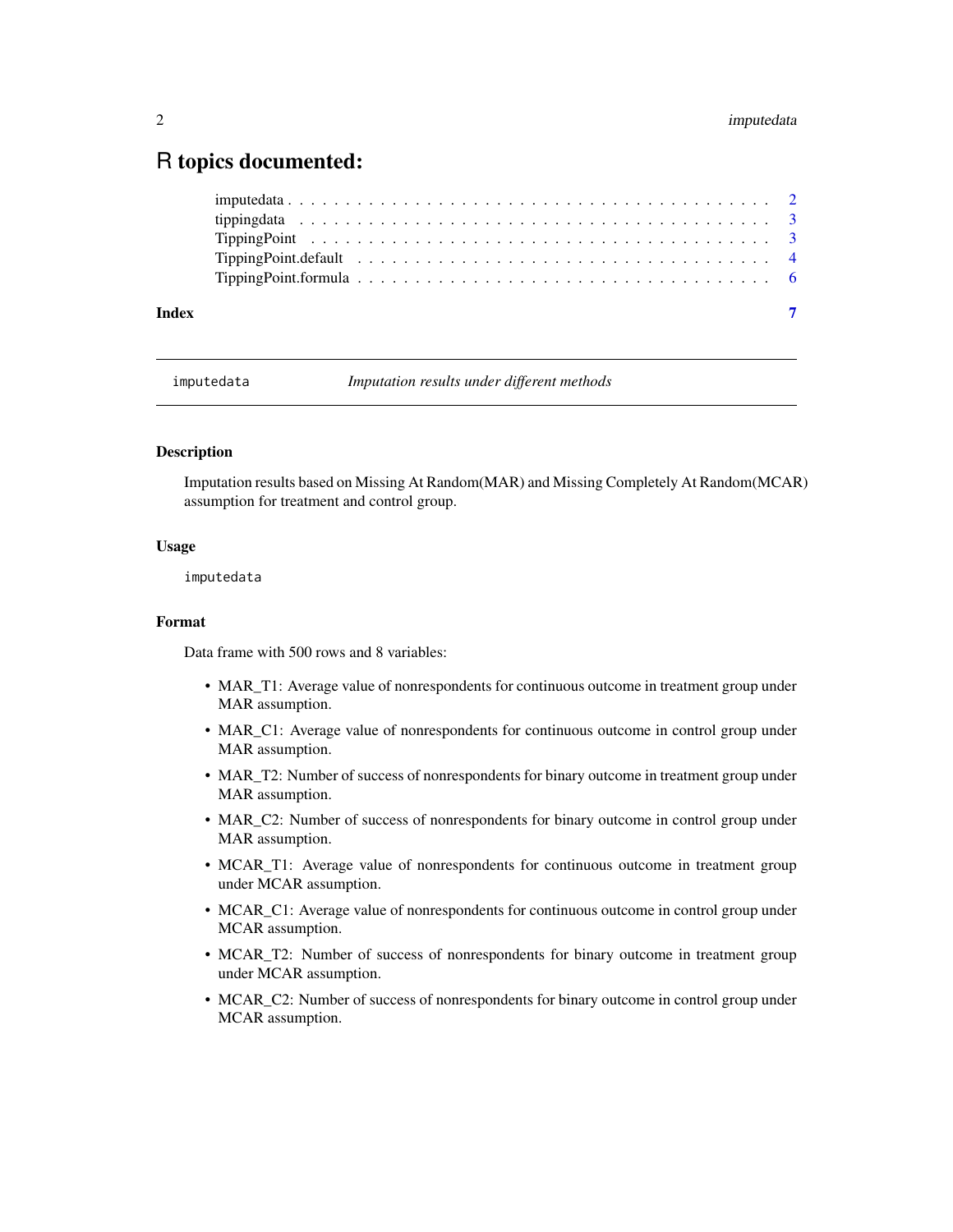<span id="page-2-0"></span>

#### Description

A hypothetical dataset with continuous and binary outcome.

#### Usage

tippingdata

#### Format

Data frame with 270 rows and 5 variables:

- continuous: continuous outcome
- binary: binary outcome
- educ: education time(years)
- female: 0=male, 1=female
- treat: 0=control group, 1=treatment group

<span id="page-2-1"></span>TippingPoint *Generic function for Enhanced Tipping Point Displays*

#### **Description**

Generic function for Enhanced Tipping Point Displays

### Usage

TippingPoint(...)

#### Arguments

... Additional arguments, see [TippingPoint.default](#page-3-1), [TippingPoint.formula](#page-5-1) for more details.

### References

1. Liublinska, V. and Rubin, D.B. Enhanced Tipping-Point Displays. In JSM Proceedings, Section on Survey Research Methods, San Diego, CA: American Statistical Association. 3861-3686 (2012).

2. Liublinska, V. & Rubin, D.B. Sensitivity analysis for a partially missing binary outcome in a two-arm randomized clinical trial. Stat Med 33, 4170-85 (2014).

3. Liublinska, V. (May, 2013) Sensitivity Analyses in Empirical Studies Plagued with Missing Data. PhD Dissertation, Harvard University, <https://dash.harvard.edu/handle/1/11124841>

4. <https://sites.google.com/site/vliublinska/research>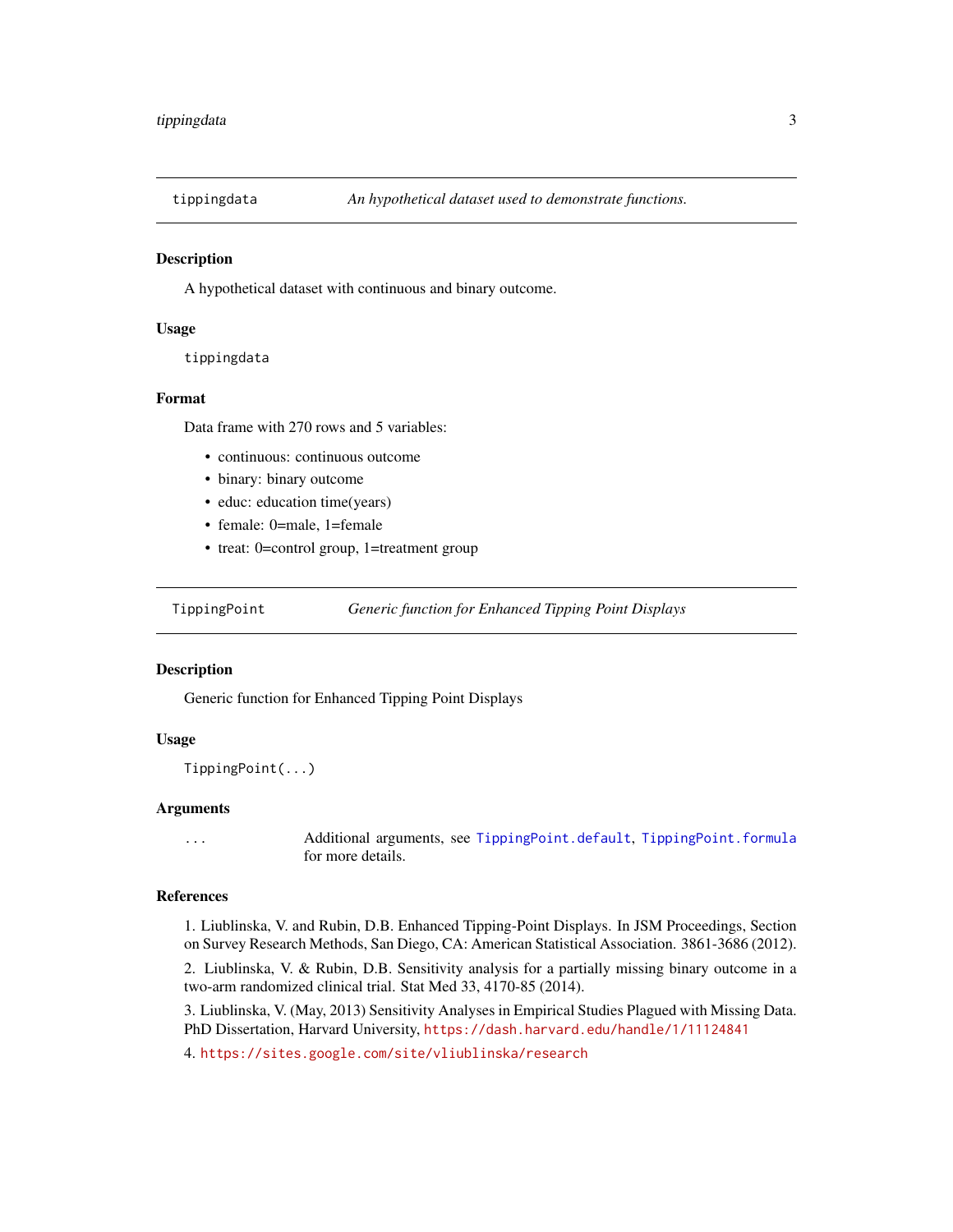# See Also

[TippingPoint.default](#page-3-1), [TippingPoint.formula](#page-5-1).

#### Examples

```
TippingPoint(outcome=tippingdata$binary, treat= tippingdata$treat,
 group.infor=TRUE, plot.type = "estimate",ind.values = TRUE,
 impValuesT = NA, impValuesC = NA,
 summary.type = "density", alpha = 0.95, S=1.5, n.grid = 100,
 HistMeanT = c(0.38,0.4), HistMeanC = c(0.2,0.55))
```
<span id="page-3-1"></span>TippingPoint.default *Default method for TippingPoint*

# Description

The default method for enhanced tipping point displays.

#### Usage

```
## Default S3 method:
TippingPoint(
  outcome,
  treat,
  group.infor = FALSE,
 plot.type = c("estimate", "p.value", "both"),
  summary.type = c("density", "credible.region", "convex.hull"),
  alpha = 0.95,
 HistMeanT = NULL,
 HistMeanC = NULL,
  ind.values = FALSE,
  impValuesT = NA,
  impValuesC = NA,
  impValuesColor = NA,
  show.points = TRUE,
 point.size = 1,
 point.shape = 19,
  S = 3,
 n.grid = 150,
  ...
\mathcal{L}
```
# Arguments

| outcome     | A numeric vector of the outcomes, a binary or continuous outcome. |
|-------------|-------------------------------------------------------------------|
| treat       | A (non-NA) numeric vector of treatment group.                     |
| group.infor | A logical, whether to display the group information.              |

<span id="page-3-0"></span>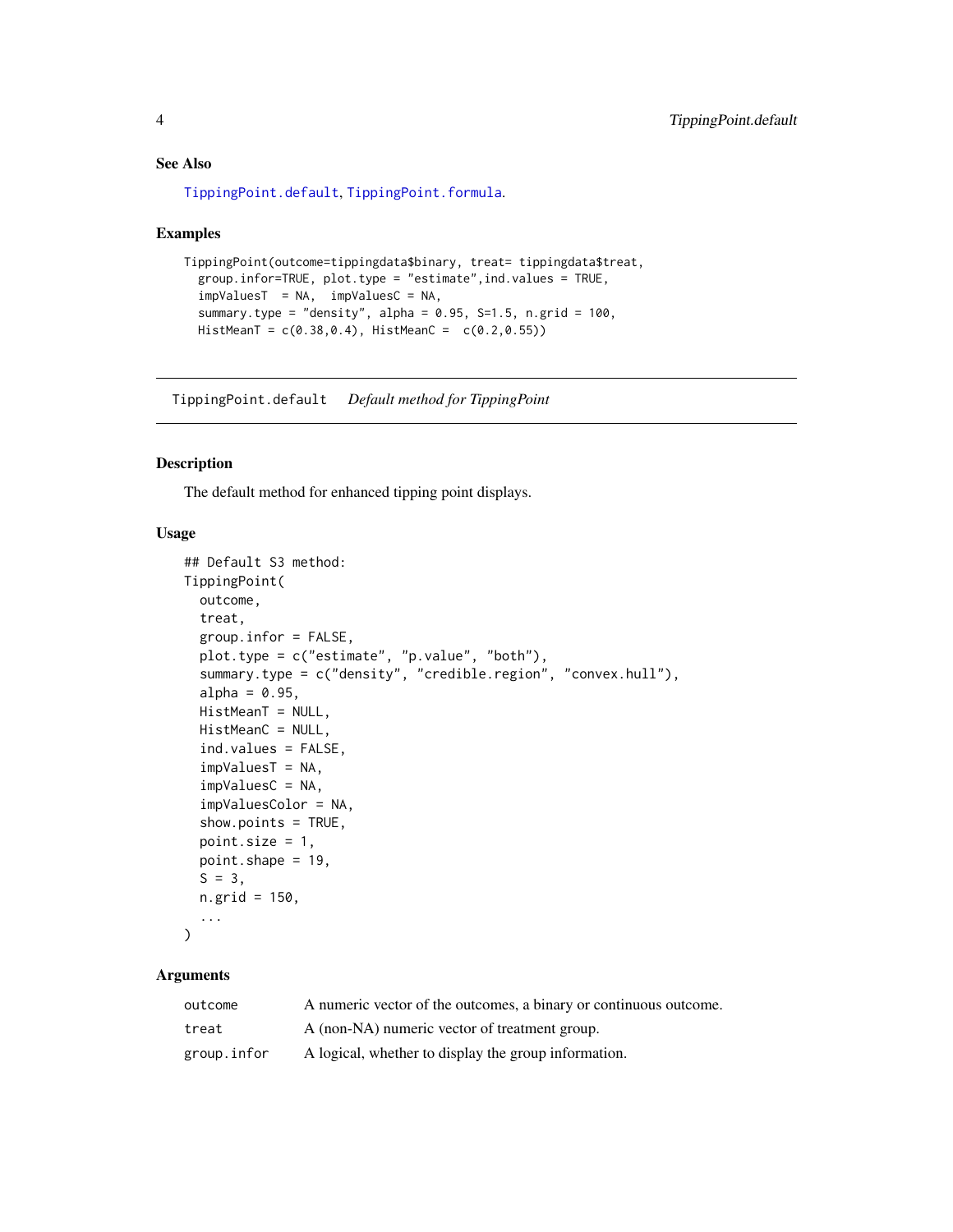<span id="page-4-0"></span>

| plot.type      | A character, one of "estimate", "p.value" or "both" indicating which one should<br>be represented by a heat-map layer.                                                                                                                                                            |
|----------------|-----------------------------------------------------------------------------------------------------------------------------------------------------------------------------------------------------------------------------------------------------------------------------------|
| summary.type   | A character, how to summarize the joint posterior distribution of imputed out-<br>comes for treated and controls, one of "density", "credible.region" or "con-<br>vex.hull". see geom_density2d, mahalanobis, geom_polygon, credible.region<br>for more details.                  |
| alpha          | A numeric between 0-1, with alpha of points in Convex hull, 1-alpha removed<br>by Machalanobis distance. It also specifies the probabilities for credible regions<br>used in credible. region, in this case, alpha should be above 0.5 and below 1.<br>The default value is 0.95. |
| HistMeanT      | A numeric vector or NULL, historical values or proportions for the treatment<br>group.                                                                                                                                                                                            |
| HistMeanC      | A numeric vector or NULL, historical values or proportions for the control<br>group.                                                                                                                                                                                              |
| ind.values     | A logical, whether or not to display values in heat-map layer.                                                                                                                                                                                                                    |
| impValuesT     | NA or imputed values for the treatment group, see imputedata for more details.                                                                                                                                                                                                    |
| impValuesC     | NA or imputed values for the control group, see imputedata for more details.                                                                                                                                                                                                      |
| impValuesColor | NA or imputed colors correspond to the columns in impValuesT or impValuesC.<br>The default colors are from Set1 in <b>RColorBrewer</b> allowing up to 9. Specify<br>explicitly if need more colors. See display. brewer. all for more colors.                                     |
| show.points    | A logical, whether to show the points for imputed values.                                                                                                                                                                                                                         |
| point.size     | Size of points for imputed values.                                                                                                                                                                                                                                                |
| point.shape    | Shape of points for imputed values.                                                                                                                                                                                                                                               |
| S              | A integer indicating range of plotting, the default value is 3.                                                                                                                                                                                                                   |
| n.grid         | A integer, number of points in the grid, only for continuous case, the default is<br>150.                                                                                                                                                                                         |
| $\cdots$       | Additional arguments                                                                                                                                                                                                                                                              |

# See Also

[TippingPoint](#page-2-1), [TippingPoint.formula](#page-5-1).

# Examples

```
# See more details in vignette using:
# vignette("TippingPoint")
TippingPoint(outcome=tippingdata$binary,treat= tippingdata$treat,
plot.type = "p.value",ind.values = TRUE,
 impValuesT = imputedata[,c("MAR_T2","MCAR_T2")],
 impValuesC = imputedata[,c("MAR_C2","MCAR_C2")],
 impValuesColor = RColorBrewer::brewer.pal(8,"Accent")[c(4,6)],
 summary.type = "credible.region", alpha = 0.95,
 S=1.5, n.grid = 100, HistMeanT = c(0.38, 0.4), HistMeanC = c(0.2, 0.55))
```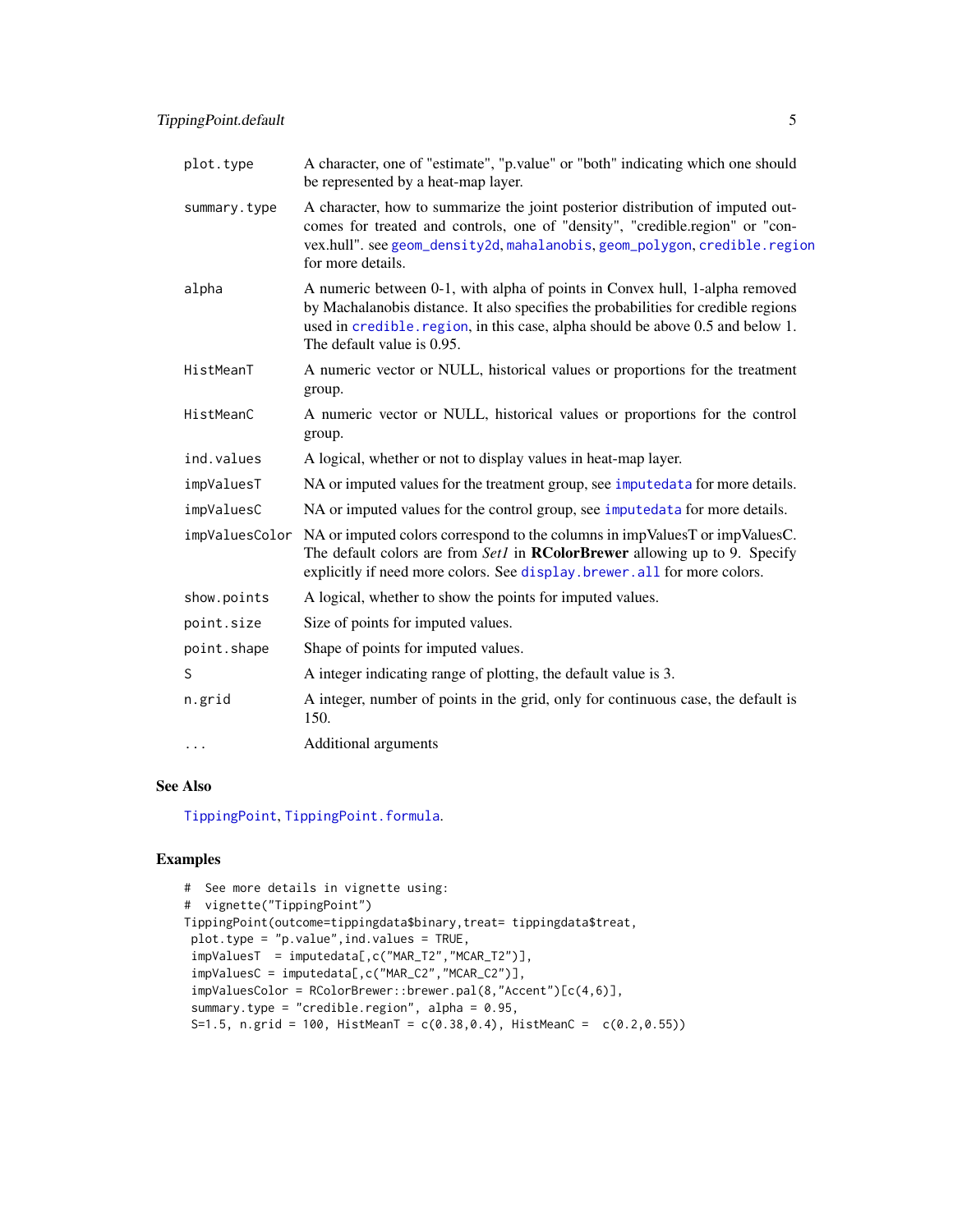<span id="page-5-1"></span><span id="page-5-0"></span>TippingPoint.formula *TippingPoint.formula*

#### Description

The formula method for enhanced tipping point displays.

## Usage

```
## S3 method for class 'formula'
TippingPoint(formula, data, ...)
```
# Arguments

| formula                 | A formula of the form outcome $\sim$ treat.                 |
|-------------------------|-------------------------------------------------------------|
| data                    | A data frame containing the variables in the formula.       |
| $\cdot$ $\cdot$ $\cdot$ | Additional arguments, see details in TippingPoint. default. |

# See Also

[TippingPoint](#page-2-1), [TippingPoint.default](#page-3-1).

## Examples

```
# See more details in vignette using:
# vignette("TippingPoint")
TippingPoint(binary~treat, data=tippingdata,
  plot.type = "both", ind.values = TRUE,
  impValuesT = imputedata[,c("MAR_T2","MCAR_T2")],
  impValuesC = imputedata[,c("MAR_C2","MCAR_C2")],
  impValuesColor =c("red","blue"),
  point.size=0.8,point.shape = 15,
  summary.type = "convex.hull", alpha = 0.95, S=1.5, n.grid = 100,
  HistMeanT = c(0.38, 0.4), HistMeanC = c(0.2, 0.55))
```